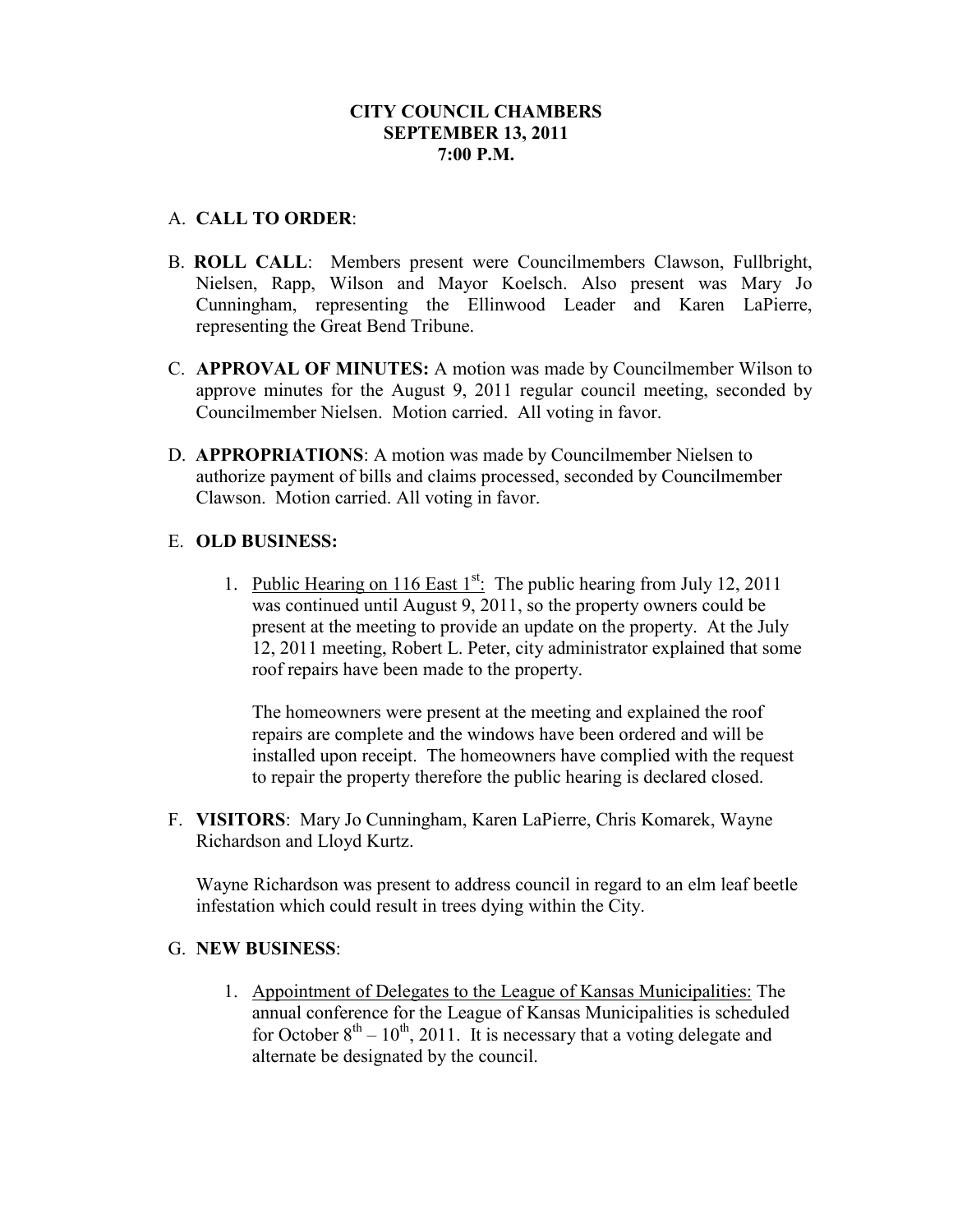#### **CITY COUNCIL CHAMBERS SEPTEMBER 13, 2011 7:00 P.M.**

A motion was made by Councilmember Clawson to designate Robert L. Peter, City Administrator as voting delegate and Kim Schartz, City Clerk as alternate voting delegate, seconded by Councilmember Nielsen. Motion carried. All voting in favor.

- 2. Childhood Cancer Awareness Proclamation: Mayor Koelsch signed a proclamation hereby proclaiming September as "Childhood Cancer Awareness Month", and encourages all citizens to honor childhood cancer patients, survivors, their families and caregivers and remember the young people who have lost their life to this devastating disease.
- 3. Consideration of Ordinance Adopting 2011 Uniform Public Offense Code: Presented to council was Ordinance 2011-6 an ordinance regulating public offenses within the corporate limits of the City of Ellinwood, Ks incorporating by reference the "Uniform Public Offense Code for Kansas Cities," Edition of 2011.

A motion was made by Councilmember Fullbright to adopt Ordinance No. 2011-6, seconded by Councilmember Nielsen. Motion carried. All voting in favor.

- 4. Cattle Drive: Lloyd Kurtz, a member of the Cattle Drive committee, was present at the meeting to provide final details in regard to the cattle drive coming through Ellinwood on September 17, 2011.
- 5. Drive-up Window Proposal: Presented to council was a proposal from Diebold in the amount of \$5,815 to replace the Drive-up window equipment.

A motion was made by Councilmember Nielsen to accept the proposal from Diebold in the amount of \$5,815 for replacement of the drive-up window equipment, seconded by Councilmember Fullbright. Motion carried. All voting in favor.

6. Sidewalk Improvement Plan: Robert L. Peter, city administrator discussed with council the possibility of implementing a sidewalk improvement program, where the City and property owners partner for improvements to dilapidated sidewalks. Council agreed this would be a good program for the City and directed Robert L. Peter to work on the details of a plan and present them at a future meeting.